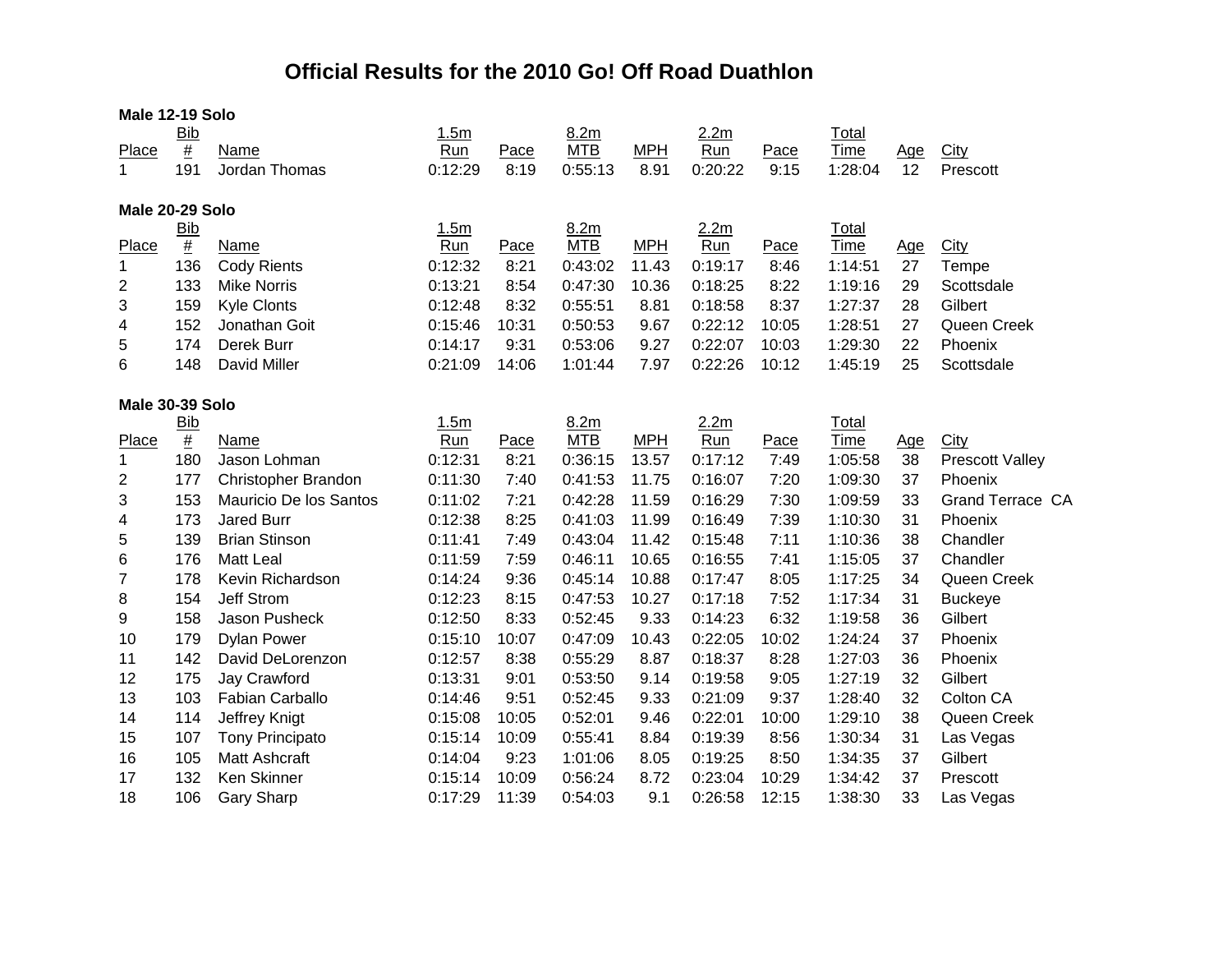| 19  | 165 Shane Phelps     | 0:13:48         |                                                     |  |  | 7.48  0:22:26  10:12  1:42:03  30  Scottsdale                           |
|-----|----------------------|-----------------|-----------------------------------------------------|--|--|-------------------------------------------------------------------------|
| -20 | 181 Matthew Simon    | 0:18:12 12:08   | 0:57:01  8.63  0:27:33  12:31  1:42:46  37  Phoenix |  |  |                                                                         |
| 21  | 143 James Charles    | $0:18:02$ 12:01 |                                                     |  |  | 1:02:03  7.93  0:27:42  12:35  1:47:47  39  Goodyear                    |
| -22 | 166 Shawn Barricklow |                 |                                                     |  |  | 0:17:32  11:41  1:11:12  6.91  0:24:59  11:21  1:53:43  37  Queen Creek |

## **Male 40-49 Solo**

|       | <u>Bib</u> |                         | 1.5m    |       | 8.2m    |            | 2.2m    |       | <u>Total</u> |            |                        |
|-------|------------|-------------------------|---------|-------|---------|------------|---------|-------|--------------|------------|------------------------|
| Place | #          | Name                    | Run     | Pace  | MTB     | <b>MPH</b> | Run     | Pace  | Time         | <u>Age</u> | City                   |
|       | 119        | Dave Marks              | 0:10:19 | 6:53  | 0:34:03 | 14.45      | 0:13:53 | 6:19  | 0:58:15      | 45         | Phoenix                |
| 2     | 188        | Chris Bray              | 0:10:20 | 6:53  | 0:40:11 | 12.24      | 0:13:16 | 6:02  | 1:03:47      | 41         | Prescott               |
| 3     | 187        | John Shumaker           | 0:12:22 | 8:15  | 0:36:18 | 13.55      | 0:17:25 | 7:55  | 1:06:05      | 40         | Prescott               |
| 4     | 184        | John Nadeau             | 0:12:27 | 8:18  | 0:41:46 | 11.78      | 0:16:11 | 7:21  | 1:10:24      | 40         | Scottsdale             |
| 5     | 125        | Kent Keegan             | 0:12:14 | 8:09  | 0:40:35 | 12.12      | 0:17:57 | 8:10  | 1:10:46      | 47         | Prescott               |
| 6     | 145        | <b>Hollon Kinney</b>    | 0:12:18 | 8:12  | 0:40:33 | 12.13      | 0:18:23 | 8:21  | 1:11:14      | 47         | Phoenix                |
| 7     | 194        | Kevin Perlak            | 0:12:19 | 8:13  | 0:43:40 | 11.27      | 0:17:24 | 7:55  | 1:13:23      | 41         | Prescott               |
| 8     | 150        | Mark Heisler            | 0:12:46 | 8:31  | 0:44:14 | 11.12      | 0:16:30 | 7:30  | 1:13:30      | 44         | Phoenix                |
| 9     | 163        | Michael Cruylo          | 0:14:24 | 9:36  | 0:55:26 | 8.88       | 0:22:05 | 10:02 | 1:31:55      | 44         | Shaumburg IL           |
| 10    | 169        | Joel Medrano            | 0:13:34 | 9:03  | 0:56:45 | 8.67       | 0:21:39 | 9:50  | 1:31:58      | 41         | <b>Buckeye</b>         |
| 11    | 182        | <b>Rex Stepp</b>        | 0:16:06 | 10:44 | 0:55:01 | 8.94       | 0:22:40 | 10:18 | 1:33:47      | 46         | Phoenix                |
| 12    | 162        | <b>Russell Homewood</b> | 0:17:41 | 11:47 | 0:54:28 | 9.03       | 0:23:43 | 10:47 | 1:35:52      | 45         | Mesa                   |
| 13    | 104        | <b>Greg Stephens</b>    | 0:15:36 | 10:24 | 0:55:46 | 8.82       | 0:25:59 | 11:49 | 1:37:21      | 40         | Phoenix                |
| 14    | 185        | Mark Lieber             | 0:16:40 | 11:07 | 0:58:04 | 8.47       | 0:23:24 | 10:38 | 1:38:08      | 40         | <b>Fountain Hills</b>  |
| 15    | 167        | <b>Brad Jaffe</b>       | 0:17:45 | 11:50 | 0:56:57 | 8.64       | 0:25:47 | 11:43 | 1:40:29      | 42         | Phoenix                |
| 16    | 101        | <b>Brendt Tuttle</b>    | 0:14:34 | 9:43  | 1:04:10 | 7.67       | 0:22:16 | 10:07 | 1:41:00      | 45         | Tempe                  |
| 17    | 172        | <b>Brent Orm</b>        | 0:16:22 | 10:55 | 1:04:12 | 7.66       | 0:24:23 | 11:05 | 1:44:57      | 42         | Scottsdale             |
| 18    | 138        | Robin Grenko            | 0:18:36 | 12:24 | 1:04:08 | 7.67       | 0:25:18 | 11:30 | 1:48:02      | 49         | Phoenix                |
| 19    | 117        | Dan Munsell             | 0:15:02 | 10:01 | 1:13:38 | 6.68       | 0:23:38 | 10:45 | 1:52:18      | 48         | <b>Prescott Valley</b> |
|       |            |                         |         |       |         |            |         |       |              |            |                        |

## **Male 50 and Over Solo**

|       | <u>Bib</u> |                    | 1.5m    |       | 8.2 <sub>m</sub> |       | 2.2 <sub>m</sub> |       | Total       |     |            |
|-------|------------|--------------------|---------|-------|------------------|-------|------------------|-------|-------------|-----|------------|
| Place | #          | Name               | Run     | Pace  | <b>MTB</b>       | MPH   | Run              | Pace  | <b>Time</b> | Age | City       |
|       | 164        | <b>Brian Rens</b>  | 0:12:28 | 8:19  | 0:45:43          | 10.76 | 0:17:28          | 7:56  | 1:15:39     | 54  | Prescott   |
| 2     | 183        | Harry Zulch        | 0:12:35 | 8:23  | 0:44:58          | 10.94 | 0:18:59          | 8:38  | 1:16:32     | 50  | Phoenix    |
| 3     | 134        | Robert Coombs      | 0:14:00 | 9:20  | 0.44:08          | 11.15 | 0:20:48          | 9:27  | 1:18:56     | 54  | Prescott   |
| 4     | 130        | Mike Culver        | 0:15:29 | 10:19 | 0:50:48          | 9.69  | 0:23:03          | 10:29 | 1:29:20     | 53  | Mesa       |
| 5     | 170.       | Larry Phillips Sr. | 0:15:48 | 10:32 | 1:01:32          | 8     | 0:19:48          | 9:00  | 1:37:08     | 60  | Waddel     |
| 6     | 128        | Gary Ford          | 0:17:33 | 11:42 | 0:58:16          | 8.44  | 0:26:13          | 11:55 | 1:42:02     | 53  | Cave Creek |
|       | 124        | Daniel Ford        | 0:24:10 | 16:07 | 1:23:20          | 5.9   | 0:30:13          | 13:44 | 2:17:43     | 51  | Rio Verde  |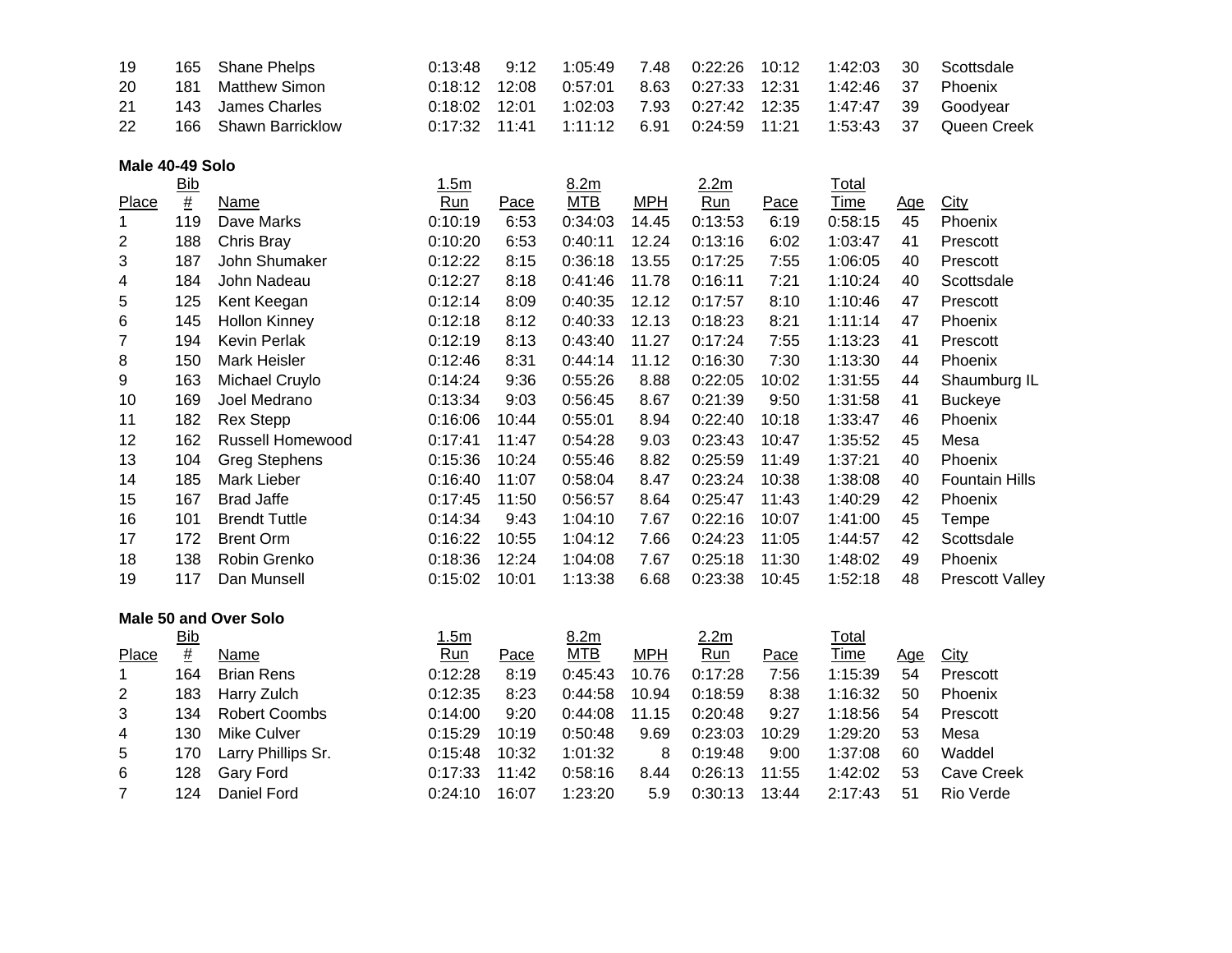| Female 20-29 Solo       |                  |                        |         |       |            |            |                  |       |             |     |                 |
|-------------------------|------------------|------------------------|---------|-------|------------|------------|------------------|-------|-------------|-----|-----------------|
|                         | <b>Bib</b>       |                        | 1.5m    |       | 8.2m       |            | 2.2m             |       | Total       |     |                 |
| Place                   | $\underline{\#}$ | Name                   | Run     | Pace  | <b>MTB</b> | <b>MPH</b> | Run              | Pace  | Time        | Age | City            |
| 1                       | 116              | Josie Allenn           | 0:13:40 | 9:07  | 0:48:41    | 10.11      | 0:18:38          | 8:28  | 1:20:59     | 29  | Flagstaff       |
| $\overline{2}$          | 135              | <b>Rachel Williams</b> | 0:16:46 | 11:11 | 0:53:04    | 9.27       | 0:24:17          | 11:02 | 1:34:07     | 25  | Phoenix         |
| Female 30-39 Solo       |                  |                        |         |       |            |            |                  |       |             |     |                 |
|                         | <b>Bib</b>       |                        | 1.5m    |       | 8.2m       |            | 2.2 <sub>m</sub> |       | Total       |     |                 |
| Place                   | $\underline{\#}$ | Name                   | Run     | Pace  | <b>MTB</b> | <b>MPH</b> | Run              | Pace  | <b>Time</b> | Age | City            |
| $\mathbf{1}$            | 120              | <b>Windy Marks</b>     | 0:11:43 | 7:49  | 0:38:11    | 12.89      | 0:16:20          | 7:25  | 1:06:14     | 35  | Phoenix         |
| $\overline{\mathbf{c}}$ | 111              | <b>Vicky Maes</b>      | 0:12:46 | 8:31  | 0:47:23    | 10.38      | 0:16:24          | 7:27  | 1:16:33     | 36  | Tucson          |
| 3                       | 186              | <b>Emily Streeter</b>  | 0:12:29 | 8:19  | 0:48:22    | 10.17      | 0:16:57          | 7:42  | 1:17:48     | 34  | Prescott        |
| 4                       | 109              | <b>Brigid O'Neil</b>   | 0:13:41 | 9:07  | 0:46:25    | 10.6       | 0:20:22          | 9:15  | 1:20:28     | 39  | Phoenix         |
| 5                       | 168              | <b>Tina Ooley</b>      | 0:16:25 | 10:57 | 0:44:15    | 11.12      | 0:21:40          | 9:51  | 1:22:20     | 37  | Prescott        |
| 6                       | 149              | Shawna Yost            | 0:16:52 | 11:15 | 0:48:03    | 10.24      | 0:24:26          | 11:06 | 1:29:21     | 36  | Queen Creek     |
| $\overline{7}$          | 195              | <b>Catherine Metz</b>  | 0:13:11 | 8:47  | 0:59:39    | 8.25       | 0:17:21          | 7:53  | 1:30:11     | 34  | Chino Valley    |
| 8                       | 156              | Kristie Dodge          | 0:15:12 | 10:08 | 0:58:44    | 8.38       | 0:19:50          | 9:01  | 1:33:46     | 36  | Prescott Valley |
| 9                       | 190              | Rachel McClellan       | 0:14:26 | 9:37  | 0:58:07    | 8.47       | 0:21:51          | 9:56  | 1:34:24     | 34  | Prescott        |
| 10                      | 192              | Lynette Unger          | 0:14:13 | 9:29  | 1:00:41    | 8.11       | 0:19:34          | 8:54  | 1:34:28     | 37  | Prescott        |
| 11                      | 110              | Laureen Maurer         | 0:15:58 | 10:39 | 1:02:36    | 7.86       | 0:21:07          | 9:36  | 1:39:41     | 38  | Scottsdale      |
| 12                      | 121              | Jennifer Ford          | 0:16:00 | 10:40 | 1:01:57    | 7.94       | 0:24:07          | 10:58 | 1:42:04     | 32  | Scottsdale      |
| 13                      | 137              | Elizabeth Hamilton     | 0:17:34 | 11:43 | 1:04:26    | 7.64       | 0:22:18          | 10:08 | 1:44:18     | 31  | Phoenix         |
| 14                      | 141              | Jill Kyle              | 0:17:51 | 11:54 | 1:03:04    | 7.8        | 0:25:28          | 11:35 | 1:46:23     | 37  | Phoenix         |
| 15                      | 161              | Melissa Homewood       | 0:17:40 | 11:47 | 1:09:49    | 7.05       | 0:22:39          | 10:18 | 1:50:08     | 34  | Mesa            |
| 16                      | 193              | <b>Amy Suttles</b>     | 0:18:11 | 12:07 | 1:16:44    | 6.41       | 0:23:55          | 10:52 | 1:58:50     | 36  | Lubbock TX      |
| 17                      | 157              | Lisa Reed              | 0:28:22 | 18:55 | 1:09:43    | 7.06       | 0:34:27          | 15:40 | 2:12:32     | 38  | Gilbert         |
| Female 40-49 Solo       |                  |                        |         |       |            |            |                  |       |             |     |                 |
|                         | <b>Bib</b>       |                        | 1.5m    |       | 8.2m       |            | 2.2 <sub>m</sub> |       | Total       |     |                 |
| Place                   | $\underline{\#}$ | Name                   | Run     | Pace  | <b>MTB</b> | <b>MPH</b> | Run              | Pace  | Time        | Age | City            |
| 1                       | 129              | <b>Vickie Nelson</b>   | 0:12:09 | 8:06  | 0:42:03    | 11.7       | 0:16:59          | 7:43  | 1:11:11     | 40  | Phoenix         |
| $\overline{\mathbf{c}}$ | 140              | Sandy Scrimgeor        | 0:14:30 | 9:40  | 0:42:20    | 11.62      | 0:19:17          | 8:46  | 1:16:07     | 45  | Prescott        |
| 3                       | 146              | <b>Rhea Stinemetz</b>  | 0:14:09 | 9:26  | 0:53:27    | 9.2        | 0:20:37          | 9:22  | 1:28:13     | 43  | Phoenix         |
| 4                       | 144              | Robin Ryer             | 0:15:56 | 10:37 | 0:54:25    | 9.04       | 0:20:49          | 9:28  | 1:31:10     | 48  | Prescott        |
| 5                       | 189              | <b>Shelly Klein</b>    | 0:13:32 | 9:01  | 0:59:29    | 8.27       | 0:19:50          | 9:01  | 1:32:51     | 43  | Prescott        |
| 6                       | 108              | Dana Hogan             | 0:16:57 | 11:18 | 0:57:19    | 8.58       | 0:22:28          | 10:13 | 1:36:44     | 46  | Sierra Vista    |
|                         |                  |                        |         |       |            |            |                  |       |             |     |                 |